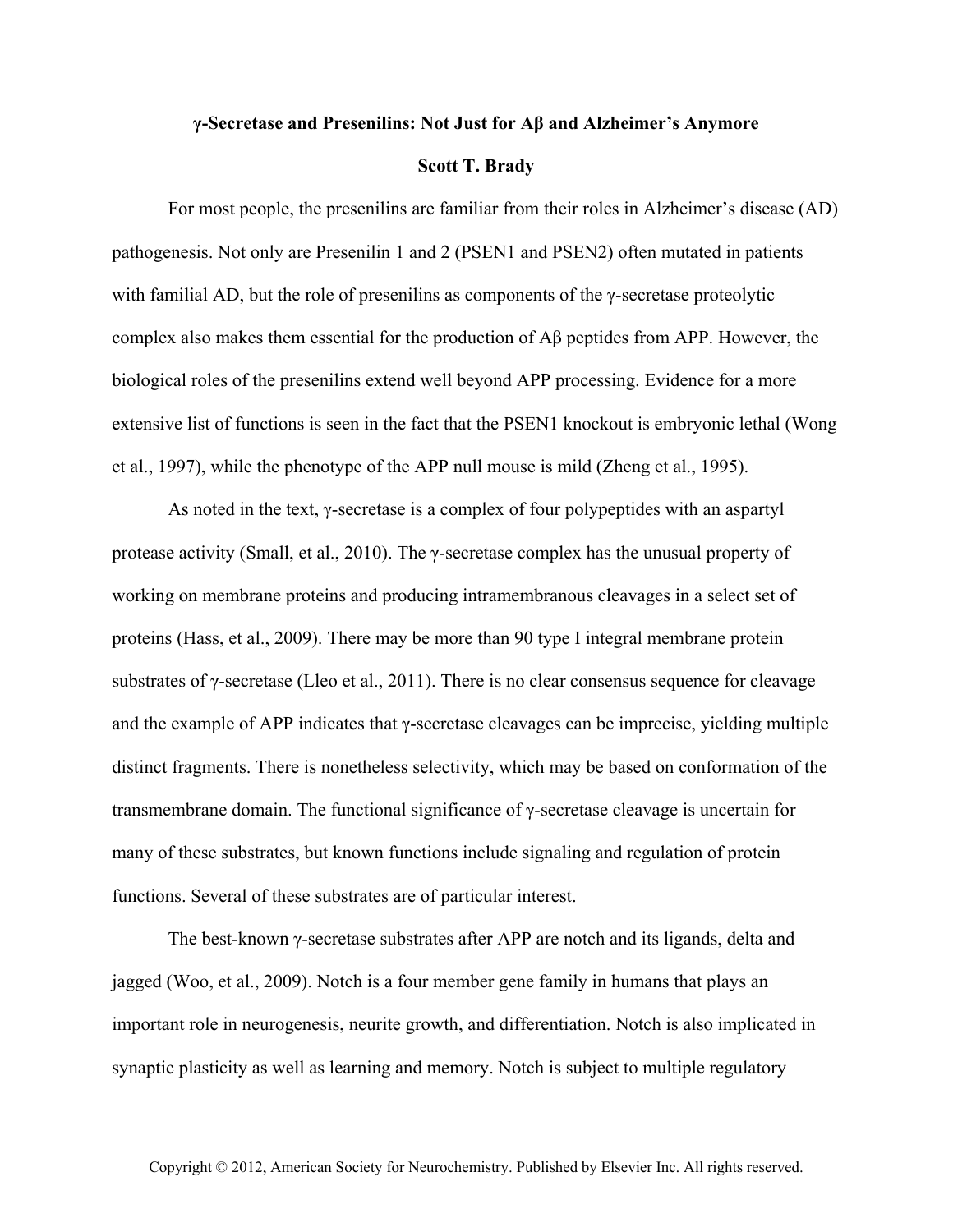proteolytic events. The critical one is γ-secretase cleavage following ligand binding to release the notch intercellular cytoplasmic domain (NICD), which translocates to the nucleus and binds DNA to regulate transcription. The notch ligands Delta and Jagged are also substrates for γsecretase (Lleo et al., 2011). The loss of notch signaling is considered to be a major barrier to the use of γ-secretase inhibitors for treatment of Alzheimer's. However, other substrates that may also present complications.

There are other receptors important for differentiation of cells in the nervous system that are processed by γ-secretase. Two receptors of particular interest are ErbB4 and some members of the Ephrin receptor family (Lleo et al., 2011). Both are receptor tyrosine kinases (see chapter 26) that play key roles in the nervous system. ErbB4 and its ligands, the neuregulins, are important for control of glial development and myelination (Newbern et al., 2010). The Eph/Ephrin pathway plays important roles in synaptic development and plasticity (Lai et al., 2009). Several Eph receptors (A4, B2 and B4) as well as some of their Ephrin ligands (B1, B2) can be processed by  $\gamma$ -secretase. As with APP and Notch, the action of  $\gamma$ -secretase on these receptors is to generate an intracellular cytoplasmic domain involved in signaling either to modulate transcription or through Rac1.

LDL receptor related proteins are particularly interesting substrates given the identification of ApoE4 as a major risk factor for late onset Alzheimer's disease (Bu, 2009). Several of the family members (LRP1, ApoER2, VLDL and megalin can be processed by γsecretase (Lleo et al., 2011). Much like APP and Notch, cleavage of LRP1 gives rise to an intracellular cytoplasmic domain that can be translocated to the nucleus and affect transcription (Bu, 2009). LRP1 and ApoER2 also interact with APP, while ligand ApoE can bind Aβ. The extent to which LDL receptor processing by  $\gamma$ -secretase contributes to AD pathology is a matter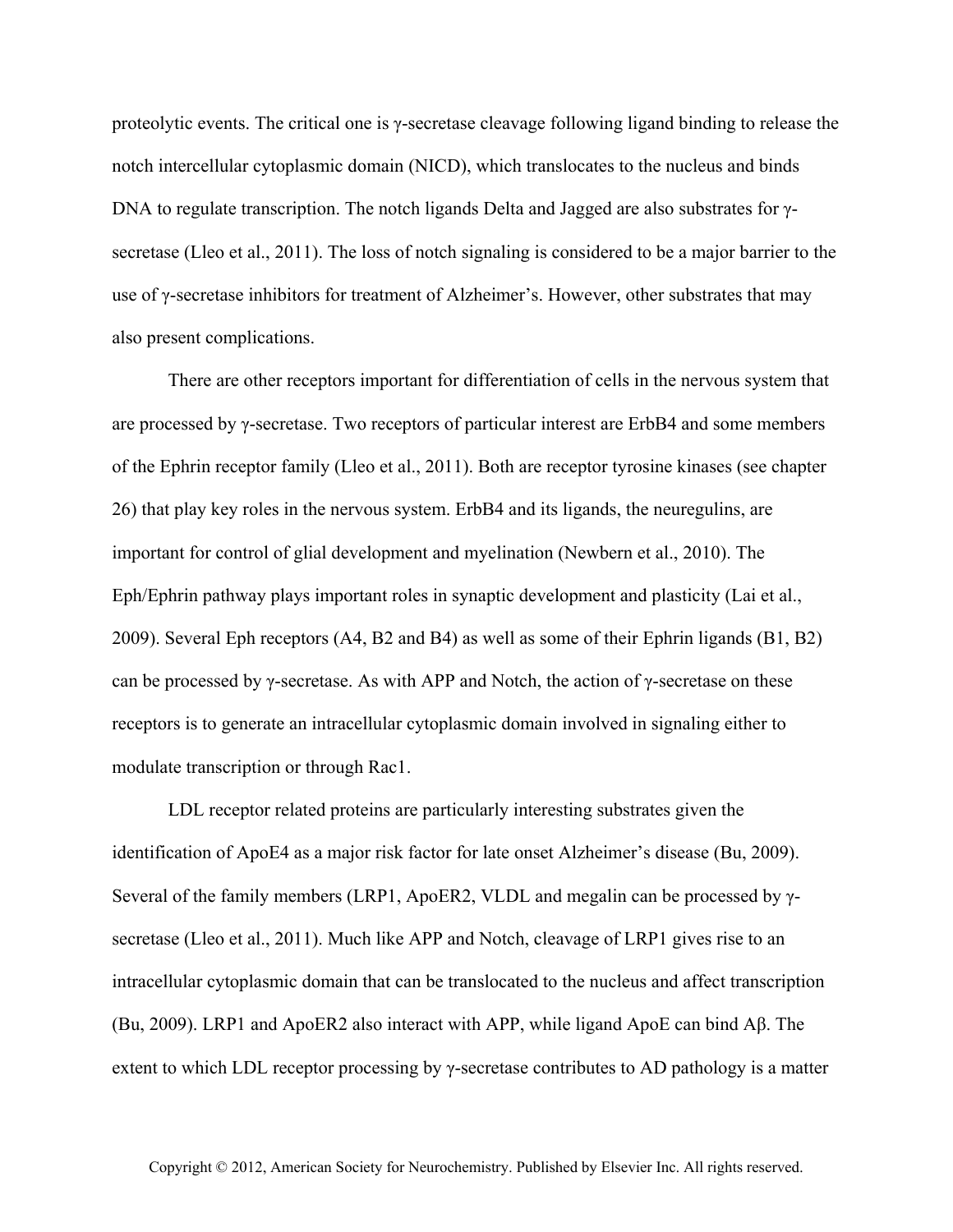of speculation at present.

Although these examples touch on only a fraction of the substrates cleaved by the presenilins and γ-secretase, they illustrate the complexities of presenilin biology in the brain. For example, some familial AD mutations of PSEN1 can differentially affect processing of some of substrates, but not others. Consistent with this, a recent report identified a γ-secretase activating protein (GSAP) that selectively enhances APP processing and Aβ production without altering Notch processing (He et al., 2010). Before γ-secretase inhibitors can be used to treat AD, we need to understand the biology of these proteases. Such information may provide new strategies as well as imposing constraint on therapeutics.

## **References**

Bu, G. (2009). Apolipoprotein E and its receptors in Alzheimer's disease: Pathways, pathogenesis and therapy. (Research Support, N.I.H., Extramural Research Support, Non-U.S. Gov't Review). *Nature Reviews. Neuroscience*, *10*(5), 333–344. 10.1038*/*nrn2620.

Hass, M. R., Sato, C., Kopan, R., & Zhao, G. (2009). Presenilin: RIP and beyond. (Research Support, N.I.H., Extramural Research Support, Non-U.S. Gov't Review). *Seminars in Cell & Developmental Biology*, *20*(2), 201–210. 10.1016/j.semcdb.2008. 11.014.

He, G., Luo, W., Li, P., Remmers, C., Netzer, W. J., Hendrick, J., et al. (2010). Gamma-secretase activating protein is a therapeutic target for Alzheimer's disease. *Nature*, *467*(7311), 95–98. (doi: nature09325; pii: 10.1038/nature09325).

Lai, K. O., & Ip, N. Y. (2009). Synapse development and plasticity: Roles of ephrin*/*Eph receptor signaling. (Research Support, Non-U.S. Gov't Review). *Current Opinion in Neurobiology*, *19*(3), 275–283. 10.1016/j.conb.2009.04.009.

Lleo, A., & Saura, C. (2011). - secretase substrates and their implication for drug development